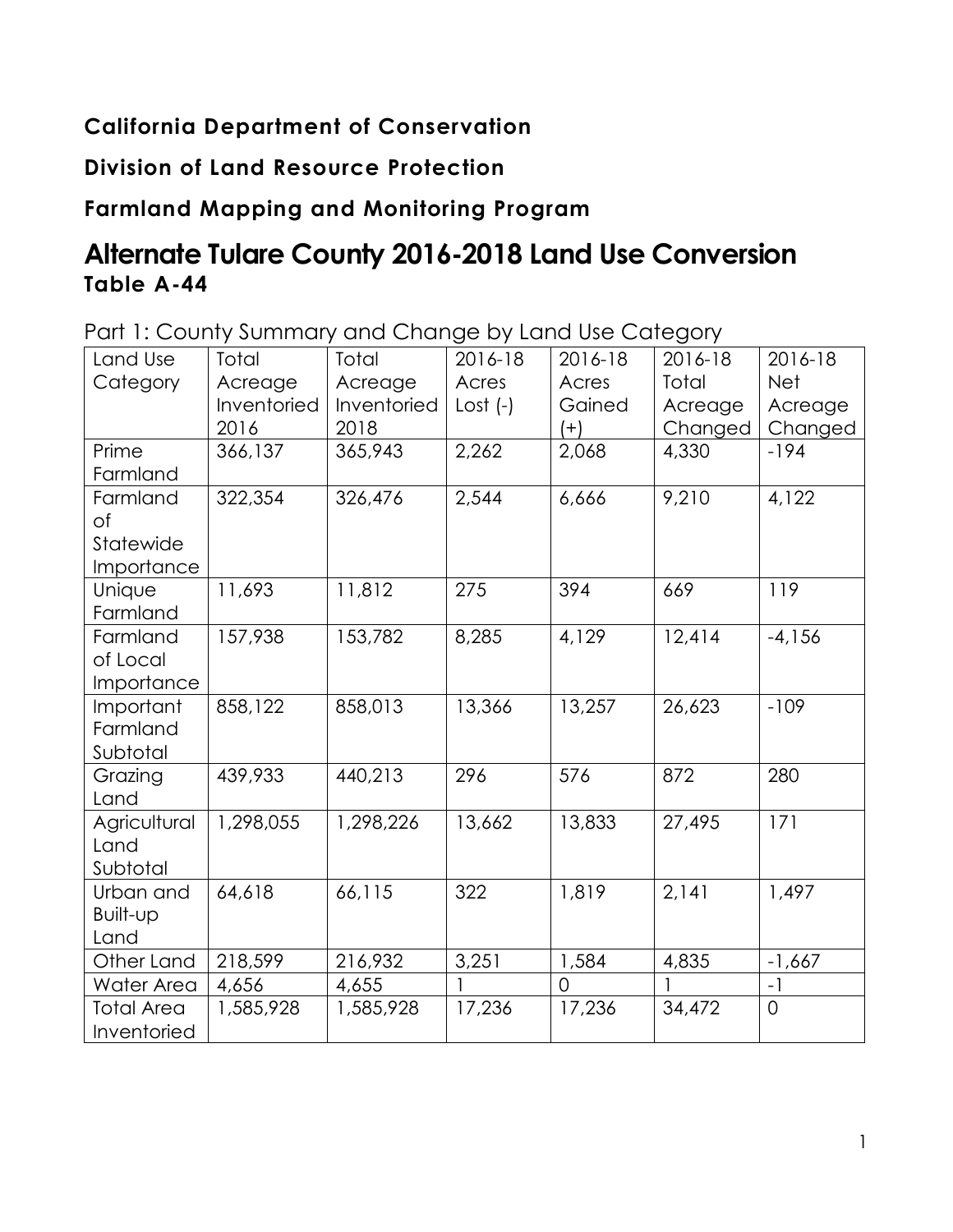#### Part 2: Land Committed to Nonagricultural Use

Data not available for Land Committed to Nonagricultural Use.

### Part 3: Land Use Conversion from 2016-2018

Due to the large size of this table, it has been split into two tables. Table One has the conversions of all land uses to the Important Farmland categories (Prime Farmland, Farmland of Statewide Importance, Unique Farmland, Farmland of Local Importance, and Important Farmland Subtotal) and Table Two has the conversions of all land uses to the remaining land use categories (Grazing Land, Agricultural Farmland Subtotal, Urban and Built-up Land, Other Land, Water Area, and Total Area Inventoried).

| Land Use<br>Category                             | Prime<br>Farmland | Farmland<br>Оf<br>Statewide<br>Importance | Unique<br>Farmland | Farmland<br>of Local<br>Importance | Important<br>Farmland<br>Subtotal |
|--------------------------------------------------|-------------------|-------------------------------------------|--------------------|------------------------------------|-----------------------------------|
| Prime<br>Farmland<br>(1)                         | no data           | $\Omega$                                  | 33                 | 1,534                              | 1,567                             |
| Farmland<br>Οf<br>Statewide<br>Importance<br>(1) | $\overline{0}$    | no data                                   | 24                 | 2,086                              | 2,110                             |
| Unique<br>Farmland                               | 8                 | $\overline{0}$                            | no data            | 12                                 | 20                                |
| Farmland<br>of Local<br>Importance<br>(2)        | 1,653             | 4,861                                     | 93                 | no data                            | 6,607                             |
| Important<br>Farmland<br>Subtotal                | 1,661             | 4,861                                     | 150                | 3,632                              | 10,304                            |
| Grazing<br>Land                                  | $\overline{0}$    | $\overline{0}$                            | 209                | $\overline{2}$                     | 211                               |
| Agricultural<br>Land<br>Subtotal                 | 1,661             | 4,861                                     | 359                | 3,634                              | 10,515                            |

#### *Table One*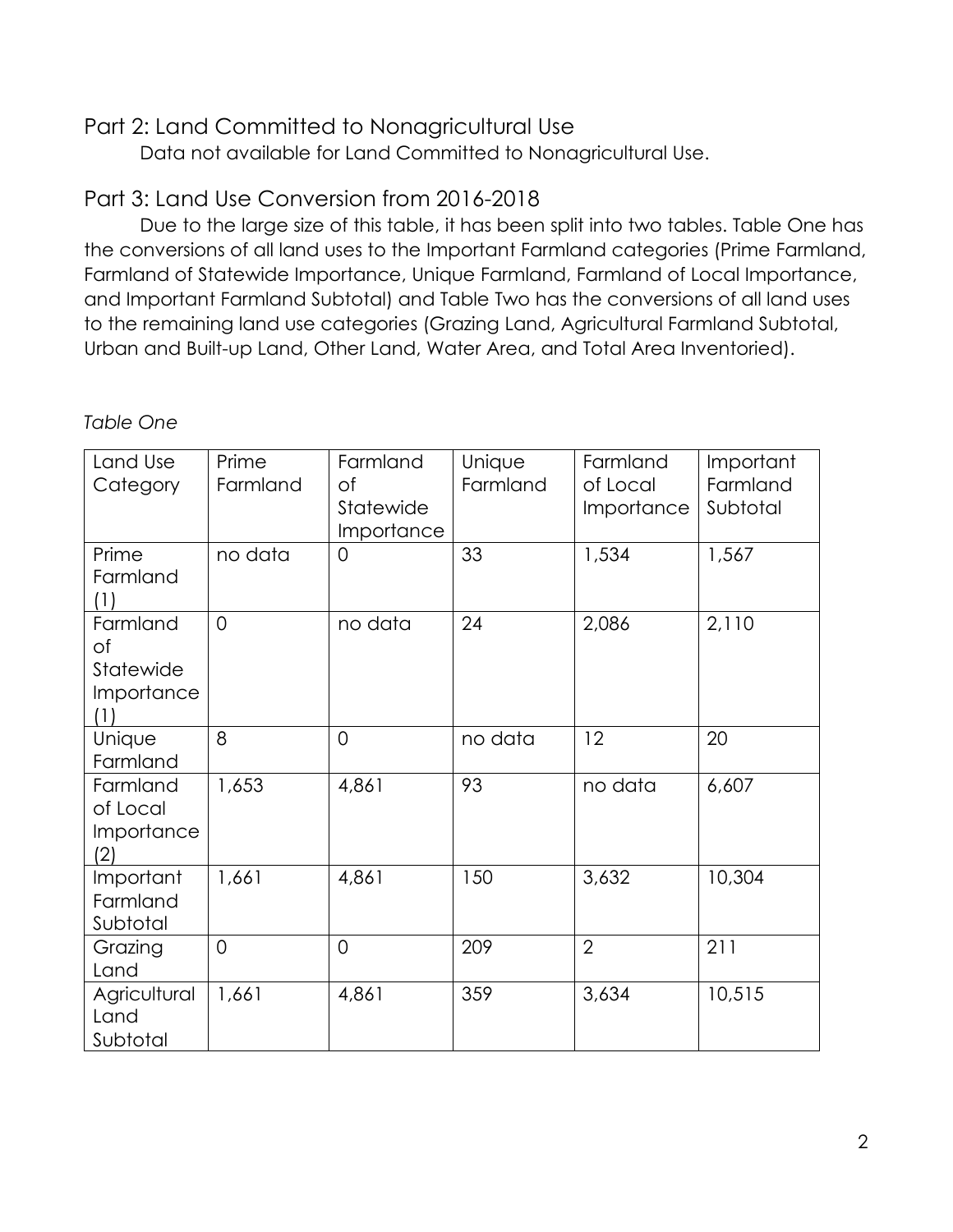| Land Use   | Prime    | Farmland   | Unique   | Farmland   | Important |
|------------|----------|------------|----------|------------|-----------|
| Category   | Farmland | οf         | Farmland | of Local   | Farmland  |
|            |          | Statewide  |          | Importance | Subtotal  |
|            |          | Importance |          |            |           |
| Urban and  | 54       | 9          |          | 53         | 116       |
| Built-up   |          |            |          |            |           |
| Land $(3)$ |          |            |          |            |           |
| Other Land | 353      | 1,796      | 35       | 442        | 2,626     |
| Water Area | 0        | 0          | $\Omega$ | O          | O         |
| Total      | 2,068    | 6,666      | 394      | 4,129      | 13,257    |
| Acreage    |          |            |          |            |           |
| Converted  |          |            |          |            |           |

Footnote (1): Prime Farmland and Farmland of Statewide Importance conversion to Farmland of Local Importance is primarily due to land left idle or land used for dryland grain production for three or more update cycles.

Footnote (2): Farmland of Local Importance conversion to irrigated farmland is primarily due to the addition of irrigated orchards and row or field crops.

Footnote (3): Conversion from Urban and Built-up Land is primarily due to a lack of sufficient infrastructure and the use of detailed digital imagery to delineate more distinct urban boundaries as well as the permanent closure of a golf facility and orchards planted at a former airstrip.

*Table Two* 

| Land Use<br>Category                             | Grazing<br>Land | Agricultural<br>Land<br>Subtotal | <b>Urban</b><br>and Built-<br>up Land | Other<br>Land | Water<br>Area  | Total<br>Converted<br>To Another<br><b>Use</b> |
|--------------------------------------------------|-----------------|----------------------------------|---------------------------------------|---------------|----------------|------------------------------------------------|
| Prime<br>Farmland                                | $\Omega$        | 1,567                            | 285                                   | 410           | $\Omega$       | 2,262                                          |
| Farmland<br>Оf<br>Statewide<br><i>Importance</i> | $\overline{0}$  | 2,110                            | 108                                   | 326           | $\overline{0}$ | 2,544                                          |
| Unique<br>Farmland                               | 192             | 212                              | $\Omega$                              | 63            | $\Omega$       | 275                                            |
| Farmland<br>of Local<br>Importance               | 138             | 6,745                            | 916                                   | 624           | $\overline{0}$ | 8,285                                          |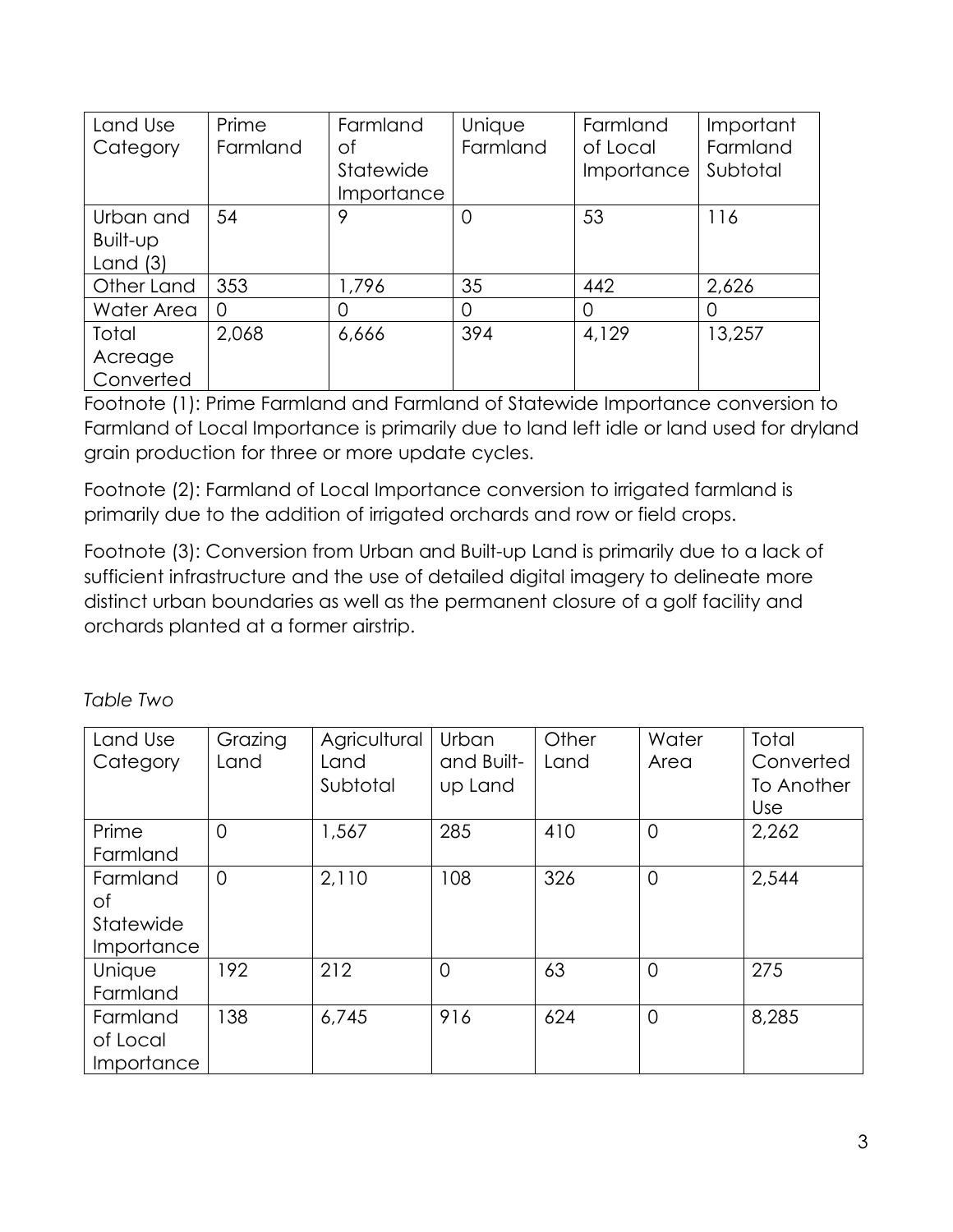| Land Use<br>Category                | Grazing<br>Land | Agricultural<br>Land<br>Subtotal | Urban<br>and Built-<br>up Land | Other<br>Land | Water<br>Area  | Total<br>Converted<br>To Another<br><b>Use</b> |
|-------------------------------------|-----------------|----------------------------------|--------------------------------|---------------|----------------|------------------------------------------------|
| Important<br>Farmland<br>Subtotal   | 330             | 10,634                           | 1,309                          | 1,423         | $\overline{0}$ | 13,366                                         |
| Grazing<br>Land                     | no data         | 211                              | $\overline{7}$                 | 78            | $\Omega$       | 296                                            |
| Agricultural<br>Land<br>Subtotal    | 330             | 10,845                           | 1,316                          | 1,501         | $\overline{0}$ | 13,662                                         |
| Urban and<br>Built-up<br>Land $(3)$ | 123             | 239                              | no data                        | 83            | $\overline{0}$ | 322                                            |
| Other Land                          | 123             | 2,749                            | 502                            | no data       | $\overline{0}$ | 3,251                                          |
| Water Area                          | $\Omega$        | 0                                |                                | $\circ$       | no data        |                                                |
| Total<br>Acreage<br>Converted       | 576             | 13,833                           | 1,819                          | 1,584         | $\overline{0}$ | 17,236                                         |

Footnote (3): Conversion from Urban and Built-up Land is primarily due to a lack of sufficient infrastructure and the use of detailed digital imagery to delineate more distinct urban boundaries as well as the permanent closure of a golf facility and orchards planted at a former airstrip.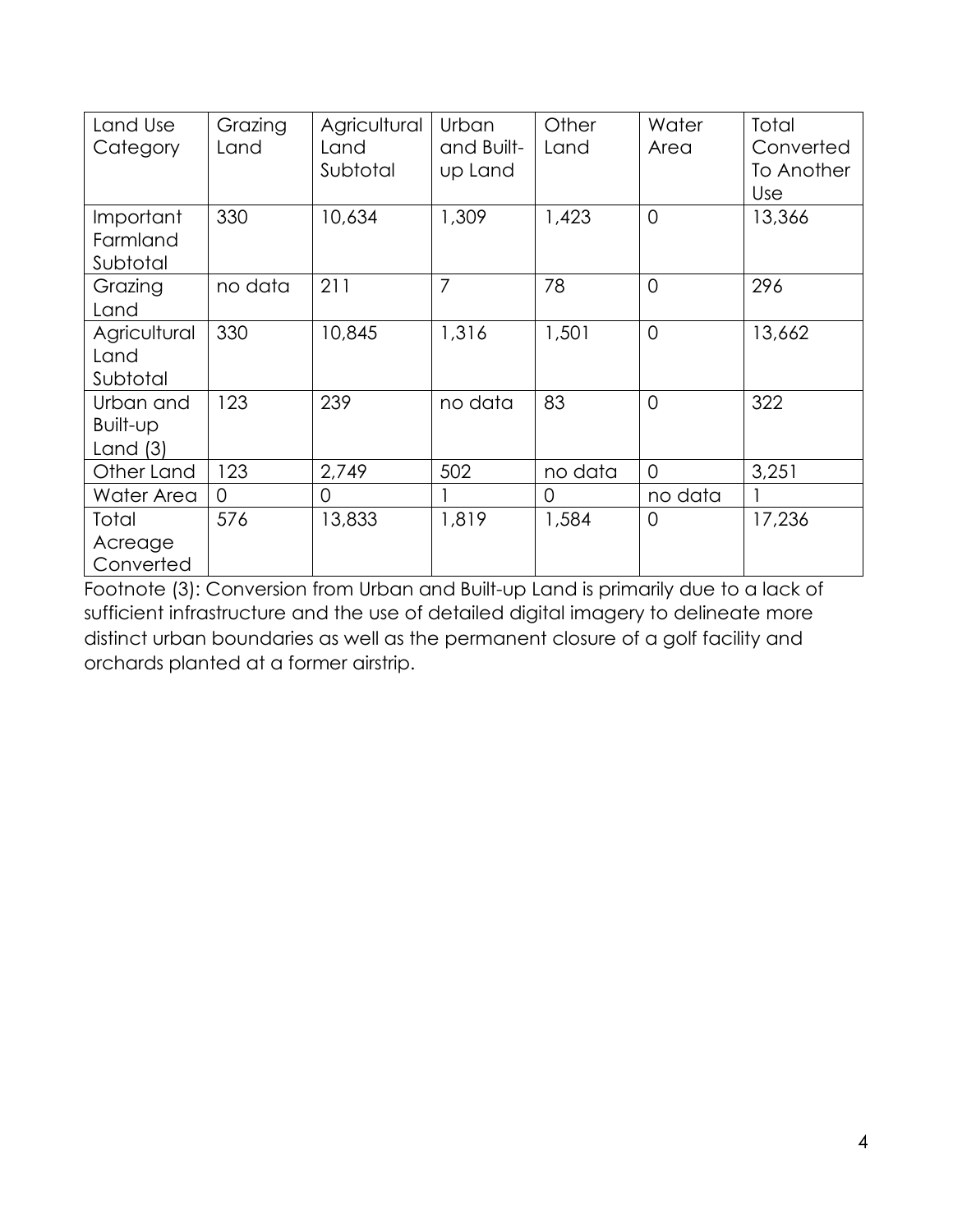### **California Department of Conservation**

**Division of Land Resource Protection**

### **Farmland Mapping and Monitoring Program**

# **Alternate Tulare County 2016-2018 Rural Land Use Conversion Table D-11**

| <b>LAND USE</b>    | <b>ACREAGE</b> | <b>ACREAGE</b> | <b>ACREAGE</b> | <b>PERCENT</b> |
|--------------------|----------------|----------------|----------------|----------------|
| <b>CATEGORY</b>    | 2016           | 2018           | <b>CHANGED</b> | <b>CHANGE</b>  |
| Rural              | 21,754         | 22,097         | 343            | 1.6%           |
| Residential        |                |                |                |                |
| Land               |                |                |                |                |
| Semi-              | 6,197          | 6,010          | $-187$         | $-3.0\%$       |
| agricultural       |                |                |                |                |
| and Rural          |                |                |                |                |
| Commercial         |                |                |                |                |
| Confined           | 23,829         | 24,025         | 196            | 0.8%           |
| Animal             |                |                |                |                |
| Agriculture        |                |                |                |                |
| Vacant or          | 9,889          | 8,913          | $-976$         | $-9.9%$        |
| Disturbed Land     |                |                |                |                |
| Nonagricultural    | 180,759        | 179,912        | $-847$         | $-0.5%$        |
| and Natural        |                |                |                |                |
| Vegetation         |                |                |                |                |
| <b>TOTAL AREA</b>  | 242,428        | 240,957        | $-1,471$       | $-0.6%$        |
| <b>INVENTORIED</b> |                |                |                |                |
| (1)                |                |                |                |                |

Part 1: Rural Land Use Summary

Footnote (1): Total Area Inventoried for Rural Land Use categories in Tulare County is equal to that of Other Land plus that of Confined Animal Agriculture. Confined animal agriculture facilities are a component of the county's Farmland of Local Importance definition.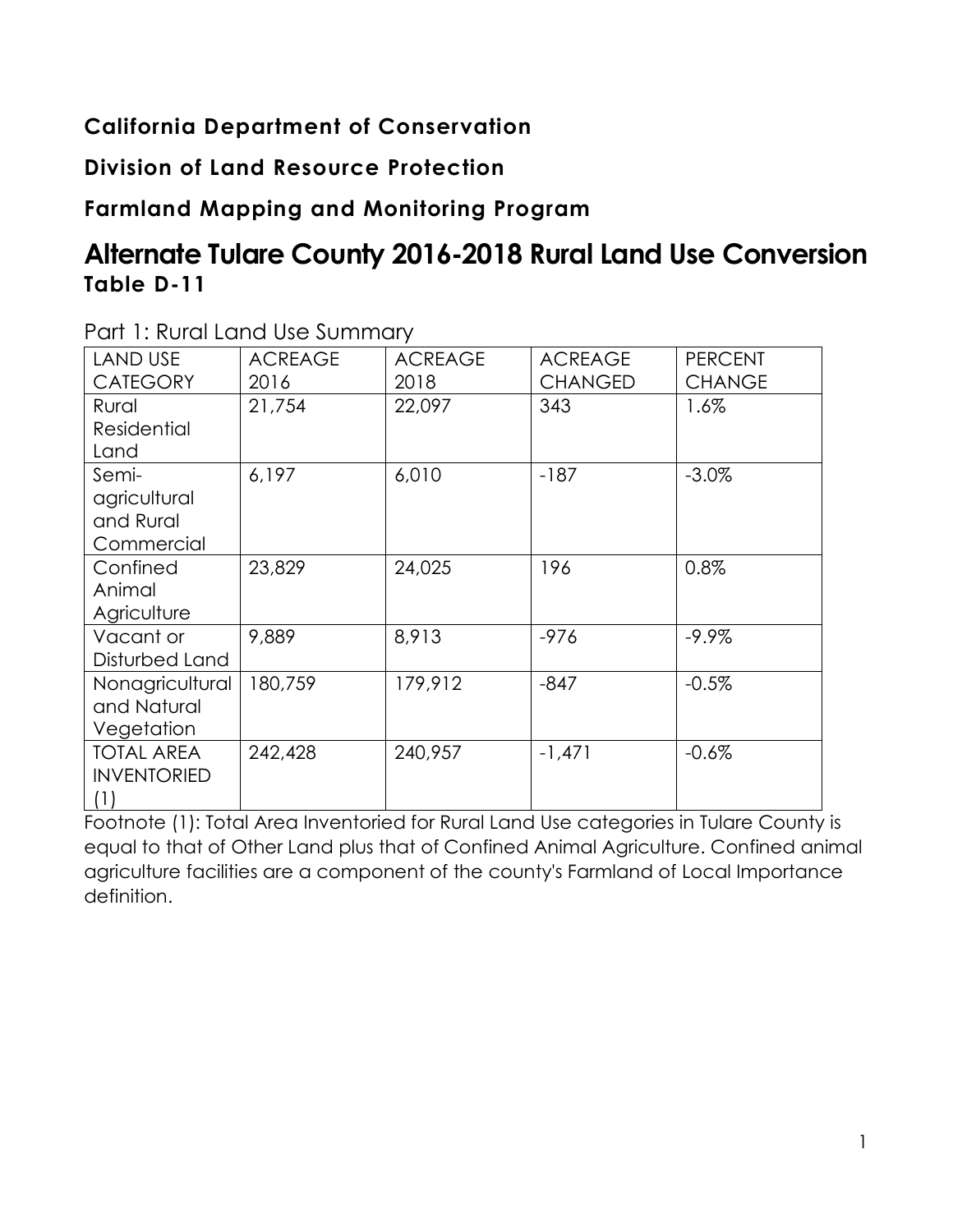Part 2: Conversions to Rural Land Uses, 2016 to 2018

| Land Use           | Rural       | Semi-          | Confined       | Vacant or | Nonagricultural |
|--------------------|-------------|----------------|----------------|-----------|-----------------|
| Category           | Residential | agricultural   | Animal         | Disturbed | and Natural     |
|                    | Land        | and Rural      | Agriculture    | Land      | Vegetation      |
|                    |             | Commercial     |                |           |                 |
| Prime              | 232         | 59             | 268            | 85        | 34              |
| Farmland           |             |                |                |           |                 |
| Farmland           | 164         | 54             | 106            | 40        | 68              |
| of                 |             |                |                |           |                 |
| Statewide          |             |                |                |           |                 |
| Importance         |             |                |                |           |                 |
| Unique             | 31          | $\overline{1}$ | $\overline{0}$ | 12        | 19              |
| Farmland           |             |                |                |           |                 |
| Irrigated          | 427         | 114            | 374            | 137       | 121             |
| Farmland           |             |                |                |           |                 |
| Subtotal           |             |                |                |           |                 |
| Farmland           | 318         | 121            | 150            | 98        | 31              |
| of Local           |             |                |                |           |                 |
| Importance         |             |                |                |           |                 |
| Grazing            | 54          | $\overline{0}$ | $\overline{0}$ | 23        | $\mathbf{1}$    |
| Land               |             |                |                |           |                 |
| Agricultural       | 799         | 235            | 524            | 258       | 153             |
| Land Total         |             |                |                |           |                 |
| Urban and          | 5           | 14             | $\overline{2}$ | 37        | 27              |
| Built-up           |             |                |                |           |                 |
| Land               |             |                |                |           |                 |
| <b>Other Rural</b> | 237         | 69             | $\overline{O}$ | 91        | 35              |
| Land Uses          |             |                |                |           |                 |
| (2)                |             |                |                |           |                 |
| <b>Total Land</b>  | 1,041       | 318            | 526            | 386       | 215             |
| Converted          |             |                |                |           |                 |
| to Rural           |             |                |                |           |                 |
| Uses               |             |                |                |           |                 |

Footnote (2): These statistics represent shifts from one Rural Land Use category to another.